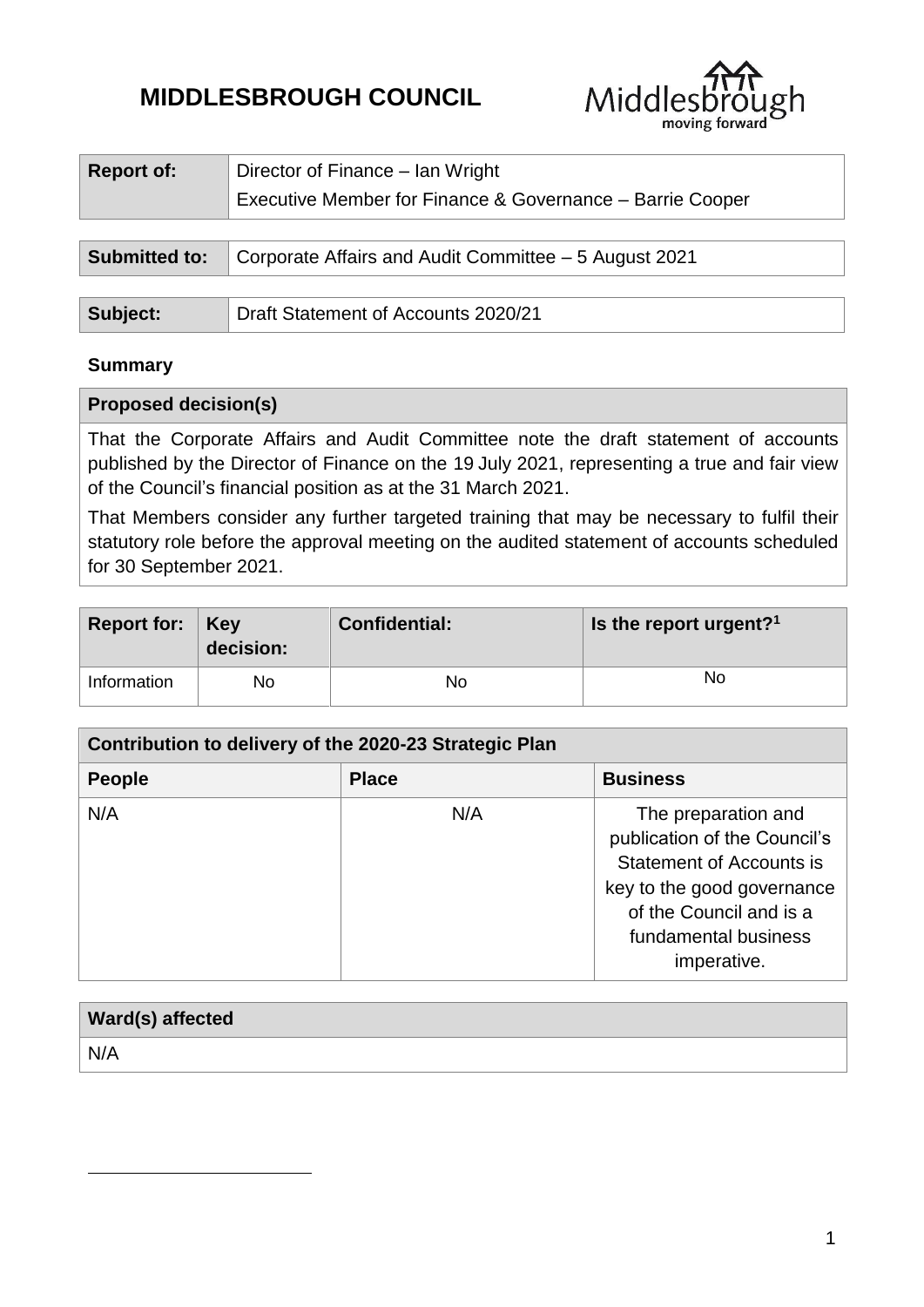# **What is the purpose of this report?**

1. For Members of the Corporate Affairs and Audit Committee to note and review the draft Statement of Accounts for 2020/21.

# **Why does this report require a Member decision?**

2. It is best practice and good governance for the Committee to review the draft statement of accounts prior to approving the audited accounts under the requirements of the Accounts and Audit Regulations 2015. It is also important that Members with responsibility for agreeing the Council's Statement of Accounts have access to the appropriate training to be able to fulfil this role due to their complex and wide-ranging nature.

# **Report Background**

- 3. Like all large organisations, Middlesbrough Council is required by law to publish and report on its financial position, performance and cash flows during the financial year. It does this by producing and publishing a statement of accounts each year.
- 4. The Accounts produced by the Council have some similarities to those produced by private companies under companies act legislation. However, local authorities have their own specific rules to follow in relation to financial reporting under various local government acts. They are also required to follow the main provisions of the Local Authority Accounting Code of Practice, which is issued each year by the Chartered Institute of Public Finance & Accountancy (CIPFA).
- 5. The draft Statement of Accounts (Appendix B) is a highly technical and complex document but is the main form of external financial reporting provided by local authorities. Its format and content is prescribed by the CIPFA Code of Practice with the aim of giving a high level of visibility and transparency over the Council's financial affairs.
- 6. The Statement of Accounts firstly consists of a Narrative Report from the Chief Finance Officer. This report gives an explanation on the financial position of the Council and also describes the key activities/highlights for the council during the year. The report also contains performance-based information that shows what has been achieved by the use of these funds during the financial year.
- 7. The second section includes the Council's financial statements. These are the core elements of the Accounts and include the movement in reserves statement, the income and expenditure statement, the balance sheet and the cash flow statement for 2020/21.
- 8. The third section is the notes to the accounts and these include detailed narrative and figures that support the key totals within the financial statements and other issues that are of interest to local authority stakeholders.
- 9. The Statement of Accounts also include the collection fund, covering council tax and business rates activities and the accounts of the Teesside pension fund for which Middlesbrough Council is the administering authority.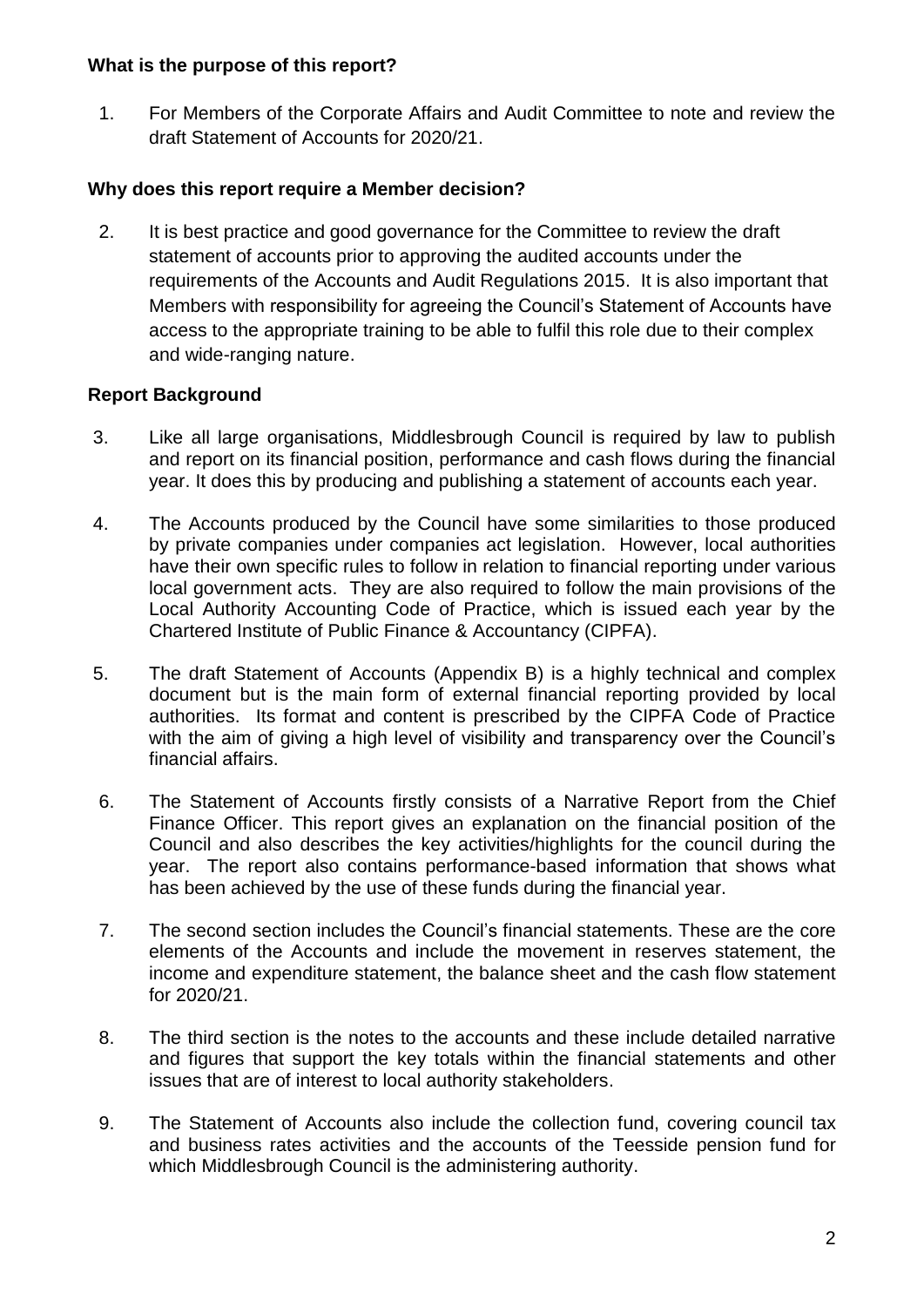10. The final section is the Annual Governance Statement that sets out how the Council has complied with best practice governance arrangements and any key issues that arise from that.

# **Timetable for the statement of Accounts**

- 11. The accounts are approved in two stages under the Accounts & Audit Regulations:
	- *The draft accounts are signed and published by the Chief Finance Officer in line with statutory regulations*:

The accounts are then open for public inspection for a period of 30 working days. The accounts are also during this time audited by the Council's independent external auditors who are Ernst and Young. It is the auditor's role to review the financial statements and to certify that the accounts give a true and fair view of the financial position of the Council. Given the Council's use of public money, an additional responsibility of the auditor is to provide a view on whether the council has secured arrangements for achieving value for money in all across all of the Council's activities. If the Auditor is happy with the statements and the value for money arrangements, they will issue a 'clean' unqualified certificate for each of the measures. If it not satisfied then the auditors can 'qualify' either the financial statements themselves or the arrangements for value for money or both, which is an undesirable outcome for the Council.

- *The audited accounts are amended (where necessary) as a result of the external audit, signed again by the Chief Finance Officer as a true & fair view and then issued for approval to the Committee. Finally, they are published as the final record for the financial year on the Council's website.*
- *12.* The Audit and Accounts regulations 2015 have been amended for 2021. Normally the draft accounts need certification by  $31<sup>st</sup>$  May and auditing by  $31<sup>st</sup>$  July. The statutory timetable has been revised to reflect the continuing impact on local authorities and their finance teams of the pandemic, plus the recommendations from the Redmond Review. The dates have been revised to the end of July and the end of September for the draft and audited accounts respectively.
- *13.* Although Covid-19 has had a significant effect on both the Council and the preparation of the statement of accounts for this year, the statutory deadline has been met for the preparation of the draft Statement of Accounts. The timetable for the approval of the 2020/21 accounts is set out in the table below.

| <b>Action</b>                                                                  | <b>Timeframe</b>                 |
|--------------------------------------------------------------------------------|----------------------------------|
| Publish the draft Accounts for 2020/21<br>signed by the Chief Finance Officer. | 20 July 2021                     |
| <b>Public Inspection Period</b>                                                | From 26 July to 3 September 2021 |
| <b>External Audit Period</b>                                                   | 20 July to Mid-September 2021    |
| Publish Audited Accounts approved by<br>Corporate Affairs and Audit Committee. | 30 September 2021                |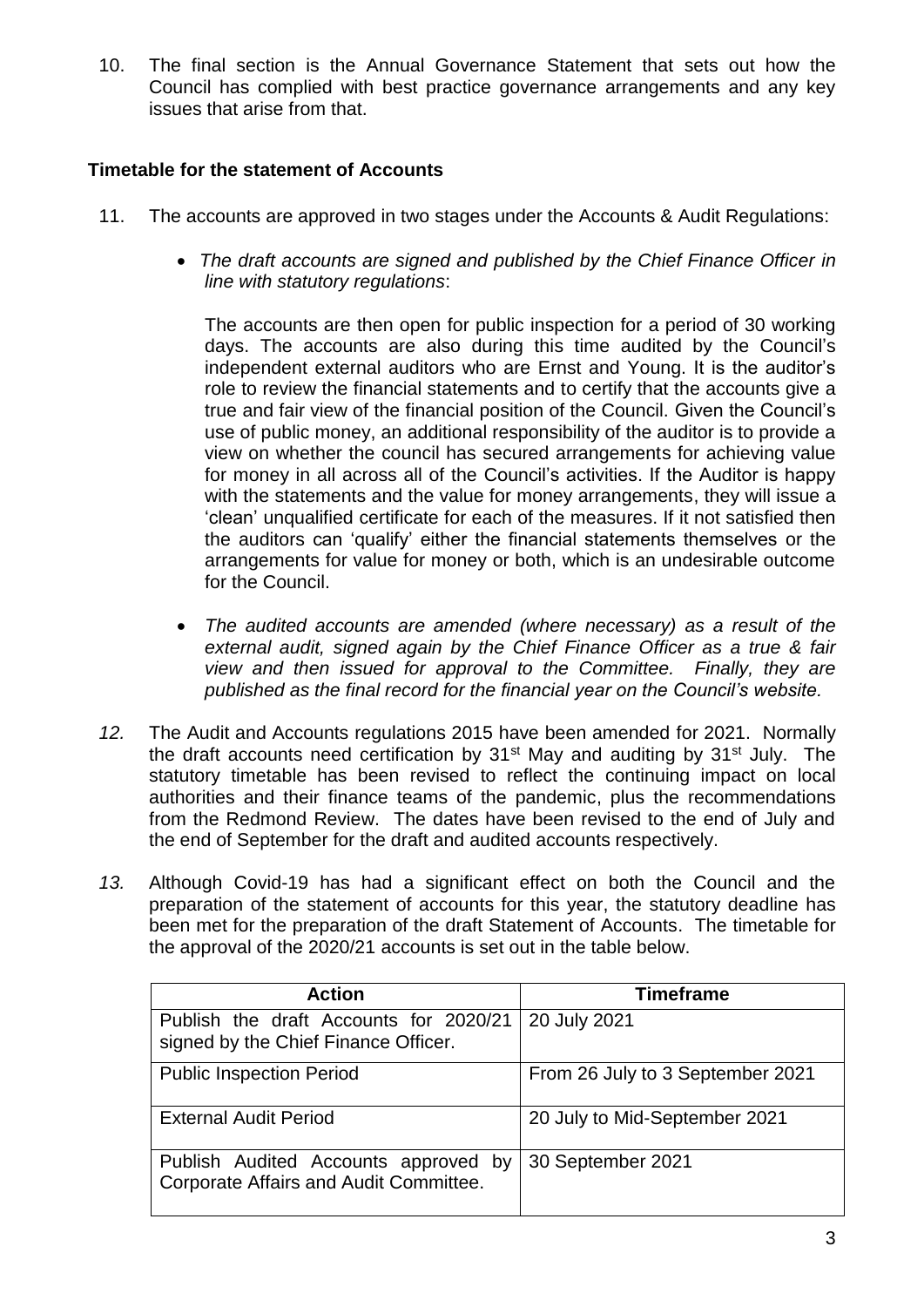14. It should be noted that given some of the issues and complexities involved in the external audit of the accounts for 2019/20 which was completed after the statutory deadline of the end of November 2020. The dates relating to the audit period and when the audited accounts are approved by Committee and published could be subject to change.

# **Summary Statement of Accounts**

15. The Council has also produced a draft summary set of accounts for 2020/21. This is not a statutory requirement but their purpose is to provide a more easily understandable format and concise summary information on the financial position, which a reader of the accounts including the public may find easier to use. (Appendix A)

# **What decision(s) are being asked for?**

- 16. Corporate Affairs and Audit Committee are asked to note the Draft Statement Accounts published by the Director of Finance on the 19 July 2021, representing a true and fair view of the Council's financial position as at the 31 March 2021.
- 17. In addition, that Members discuss any further training that may be needed to fulfil their statutory role before the next meeting on 30<sup>th</sup> September.

#### **Why is this being recommended?**

18. It is best practice and good governance for the Committee to review the draft accounts prior to approving the audited accounts. It is also important that Members of the Committee have some degree of financial literacy to be able to interpret and challenge the accounts and the conclusions reported by Officers.

#### **Other potential decisions and why these have not been recommended**

19. n/a.

# **Impact(s) of recommended decision(s)**

20. n/a

#### *Legal*

21. The publications of the draft statement of accounts is a legal requirement under the Accounts & Audit Regulations 2015.

### *Financial*

22. The draft Statement of Accounts for 2020/21 agrees with the Financial Outturn report to Executive on 15 June 2021 which shows an almost balanced revenue budget position and the year-end position on the Investment Strategy . The general fund balance is at £10.5 million as at the 31 March 2021 and is slightly above the